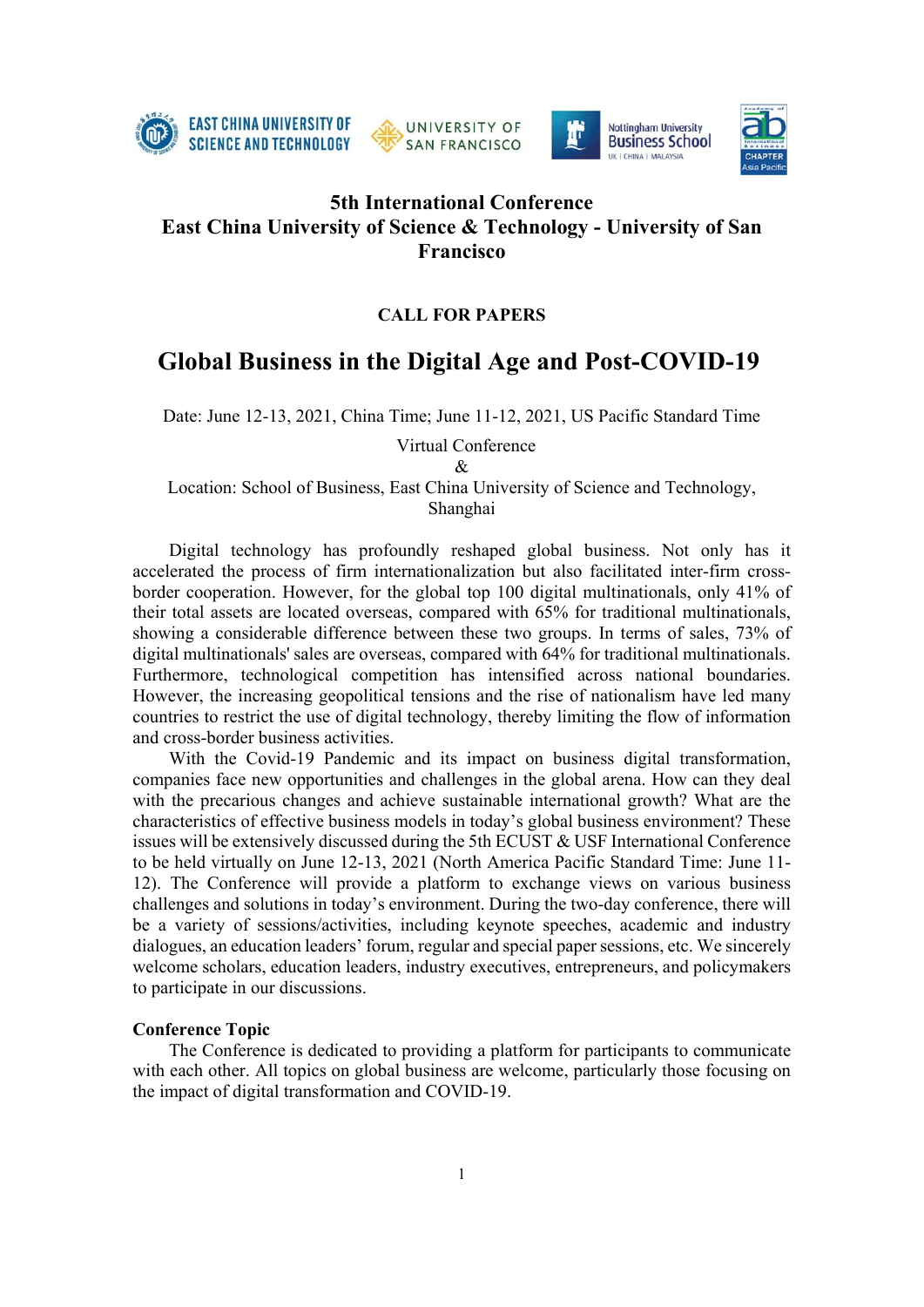## **Keynote Speeches sponsored by AIB Asia-Pacific Chapter**

| Marjorie A. Lyles | Florida International University               |
|-------------------|------------------------------------------------|
| J.T. Li           | Hong Kong University of Science and Technology |

## **Deans' Panel**

| Tieju Ma             | Dean of School of Business, ECUST                          |
|----------------------|------------------------------------------------------------|
| <b>Charles Moses</b> | Dean of School of Management, USF                          |
| Martin Lockett       | Dean of Nottingham University Business School China,       |
|                      | <b>UNNC</b>                                                |
| Kathryn Graddy       | Dean of International Business School, Brandeis University |
|                      |                                                            |

## **Executive Panel Keynote Speaker**

| Dantley Davis         | Chief Design Officer, Twitter |
|-----------------------|-------------------------------|
| <b>Brett Bonthron</b> | VP of Innovation, Salesforce  |
| (To be announced)     | Managing Director, Tencent    |

**Special US-China Panel:** Prospects of US-China Economic Relationship Under the Biden Administration, Implications for Company Strategies in the Post-Pandemic Digital Age

| Peter Lorentzen | Associate Professor of Economics, University of San              |
|-----------------|------------------------------------------------------------------|
|                 | Francisco                                                        |
| Marshall Meyer  | Professor of Management Emeritus, University of                  |
|                 | Pennsylvania                                                     |
| Jen Zhu Scott   | Chairwoman of the Commons Project, entrepreneur, and<br>investor |
| Huiyao Wang     | Founder and President, Center for China & Globalization          |

# **English Panel: CSR in Digital Societies: A Cross-cultural Comparison**

| Associate Professor of strategy                            |
|------------------------------------------------------------|
| Associate Director, China Business Studies Initiative      |
| School of Management, University of San Francisco, USA     |
| Co-editor of Journal of Business Ethics Special issue "Co- |
| evolution of Strategy, Innovation and Ethics: The China    |
| Story and Beyond"                                          |
| Professor of digital innovation                            |
| School of Management, University of San Francisco, USA     |
| Author of "Digital Entrepreneurship" and "Technology and   |
| Inequality: Concentrated Wealth in a Digital World"        |
| Li Dak Sum Chair Professor in International Business       |
| Nottingham University Business School China                |
| Professor of Chinese Business Studies                      |
| Copenhagen Business School, Denmark                        |
| Research Fellow                                            |
| China Business Studies Initiative                          |
| University of San Francisco, USA                           |
| Professor of Corporate Social Responsibility & Corporate   |
| Governance                                                 |
|                                                            |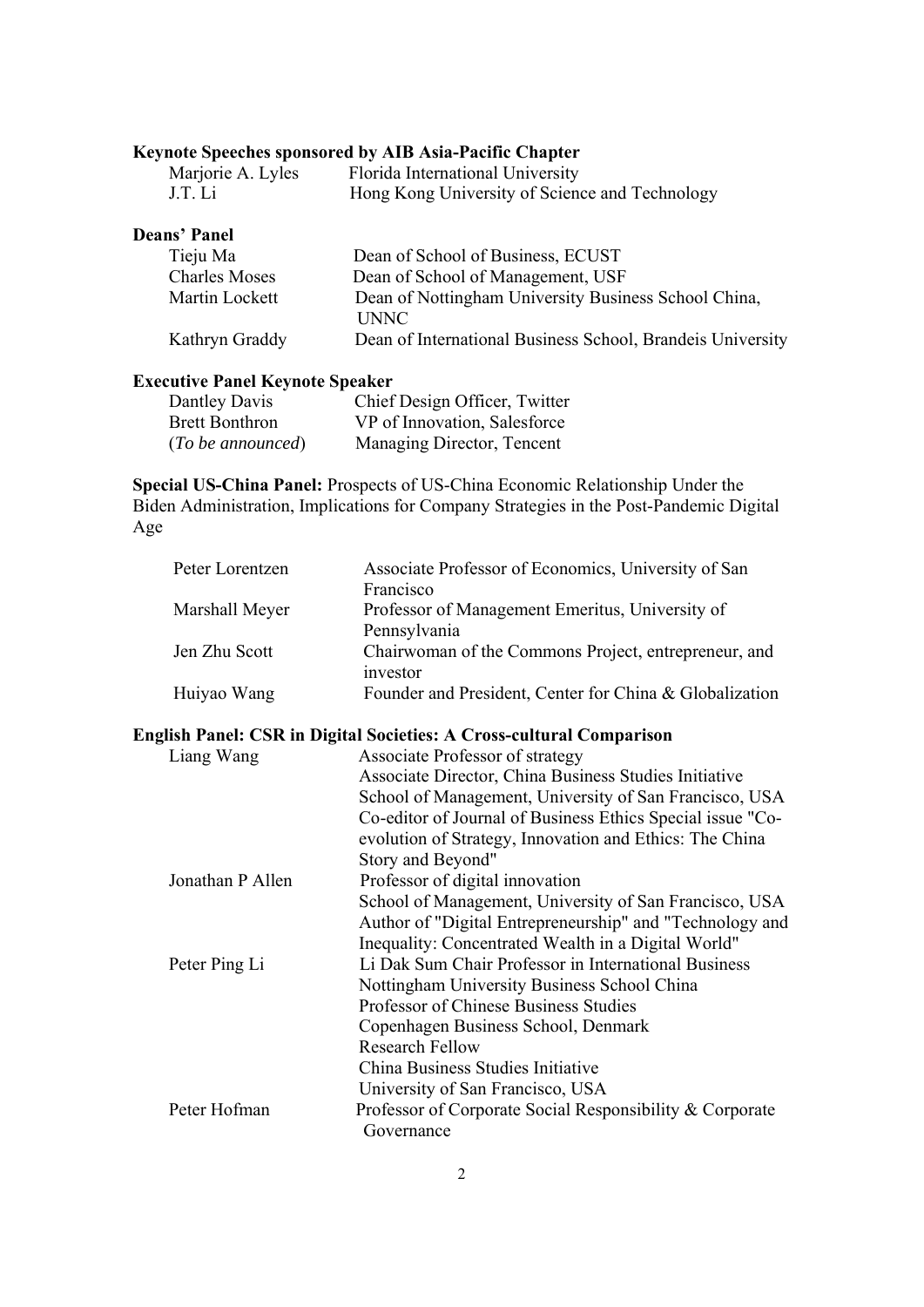|                    | Nottingham University Business School China                       |
|--------------------|-------------------------------------------------------------------|
| <b>Ying Lowrey</b> | Professor of Economics, Emerita                                   |
|                    | School of Social Sciences, Tsinghua University, China             |
|                    | Academic Committee Member of Ali-Re <sub>o</sub> search Institute |
|                    | Author of "The Alibaba Way"                                       |

## **Book Panel: The Palgrave Handbook of Corporate Sustainability in the Digital Era**

Maria Alejandra Gonzalez-Perez

Editor and moderator Full Professor of Management (Profesora Titular) Department of Management (Departamento de Organización y Gerencia) Universidad EAFIT, Medellin, Colombia

#### **Abstracts & Panel Proposals**

This Conference includes both Chinese and English sessions. We invite participants to submit papers or abstracts or panel proposals, preferably related to the conference theme. For abstract submissions, you will need to provide a ONE-page extended summary (Chinese or English) addressing the following and other related issues:

☐ Research Purpose

- ☐ Research Design/Research Methods
- $\Box$  Research Findings
- $\Box$  Limitations/Recommendations
- $\Box$  Practical Inspiration

Panel proposals must be submitted by the panel chair. All panel proposals must include:

- $\triangle$  A Title Page that includes the panel name, the session format (e.g., pro and con debate, roundtable discussion etc.) and the panel participants.
- $\Diamond$  The name, affiliation, email address, and role of each participant in the panel (chair, other panelists). All panelists listed in the submission must appear and present at the conference. Each panel must specify a chair.
- $\Diamond$  An overview of the main issue(s) addressed or arguments to be made in the panel.
- $\Diamond$  Copies of emails or letters from each participant stating they agree to participate in the panel if the proposal is accepted.

Please note that the panel sessions will be scheduled in parallel in the afternoons of June  $12<sup>th</sup>$  and  $13<sup>th</sup>$  (China Time).

#### **Opportunity to publish articles in the SSCI listed journal** *Business Horizons*:

The conference will recommend high-quality full conference papers to *Business Horizons* for potential publication.

*Business Horizons* (Impact factor is 3.444, 59/147 in Business) publishes original articles of interest to business academicians and practitioners. Articles cover a wide range of topical areas within the general field of business, with emphasis on identifying important business issues, problems, or opportunities and recommending means to address these. Ideally, articles will prompt readers to think about business practice in new and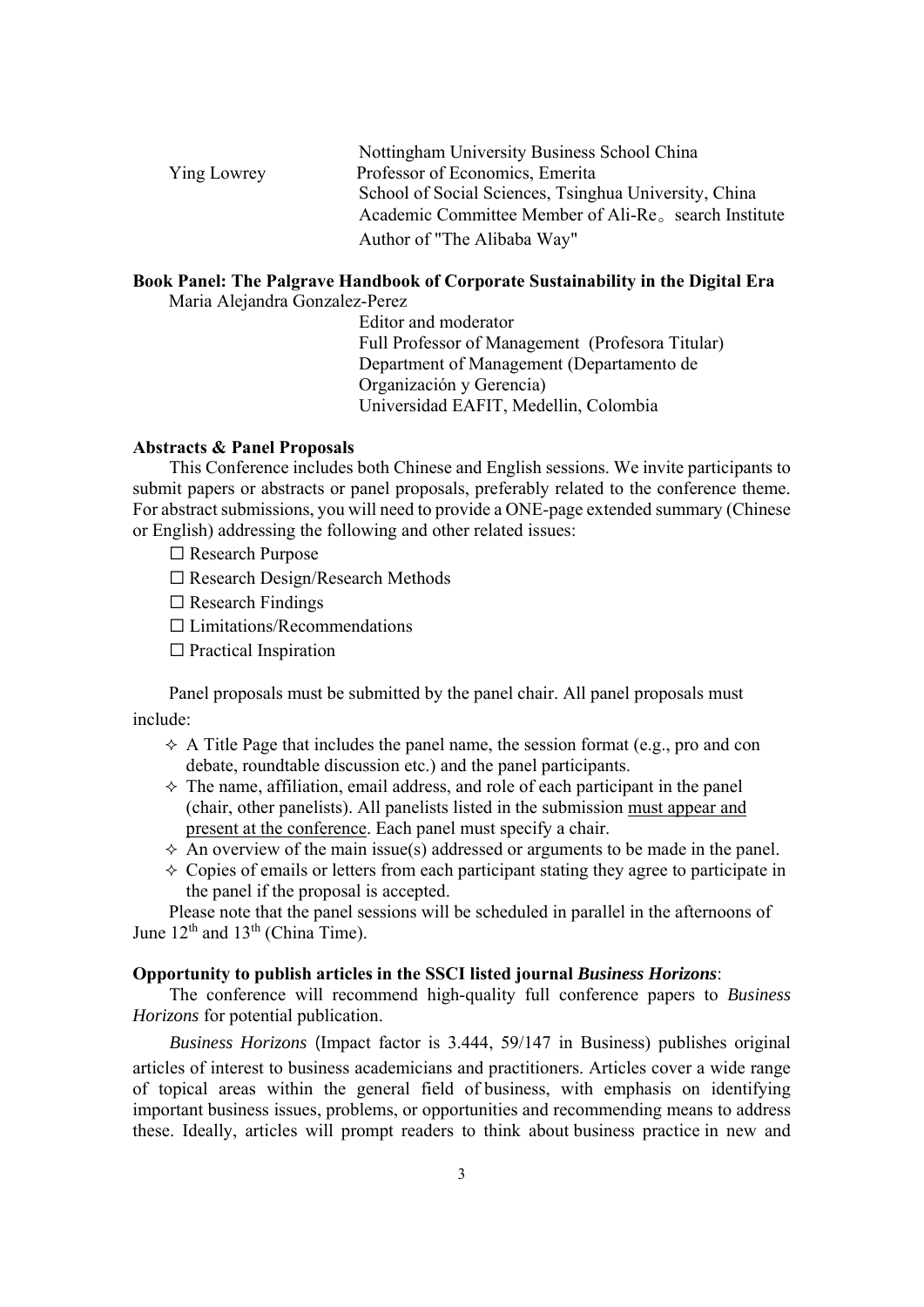innovative ways. *Business Horizons* fills a unique niche among business publications by publishing articles that strike a balance between the practical and the academic. To this end, articles published in *Business Horizons* are grounded in scholarship, yet are presented in a readable, non-technical format such that the content is accessible to a wide business audience. Here is a link to the guide for authors: https://www.elsevier.com/journals/business-horizons/0007-6813/guide-forauthors

## **Opportunity for PhD students in International Business to Compete for Best Dissertation Proposal Award**

Sponsored by Nottingham University Business School China and supported by AIB Asia Pacific Chapter, the conference calls for the eligible PhD students to submit their PhD dissertation proposals and will confer up to two awards of RMB 6,000 each.

 $\blacklozenge$  Eligibility

The target doctoral students should conduct their PhD study in the area of international strategy of emerging market firms and are enrolled in a PhD program for no more than 3 years. They should be active AIB members at the time of proposal submission to the conference.

**◆ Submission Guidelines** 

Proposals are to be submitted with the subject "Best PhD Dissertation Proposal Award" to ecust usf meeting@126.com. The proposal materials should include the following items and can be in English or Chinese as specified below.

1. Cover sheet (English)

- a. Dissertation title
- b. Student name
- c. Institution
- d. Dissertation supervisor
- e. PhD enrollment and expected completion dates

2. Summary of the Proposal (no more than 500 words in English)

3. Dissertation Proposal of up to 10 pages, single spaced with the following items (English or Chinese)

a. Specific research questions, review of the relevant literature, and potential contributions

b. Research design including data collection and analytical methods

c. References

d. Research schedule

4. CV (English or Chinese)

5. A recommendation letter (English or Chinese) from the PhD supervisor in support of the proposal. This letter should be emailed to ecust usf meeting@126.com directly by the supervisor. It should include a statement of the student's stage of completion in the PhD program, verification of the dissertation proposal, and comments on the potential quality and contributions of the dissertation.

**◆ Timetable and evaluation** 

The submission deadline is May 10, 2021. The evaluation will be conducted by wellestablished English-Chinese bilingual IB scholars. Notification of the awards will be made during the conference.

◆ Acknowledgement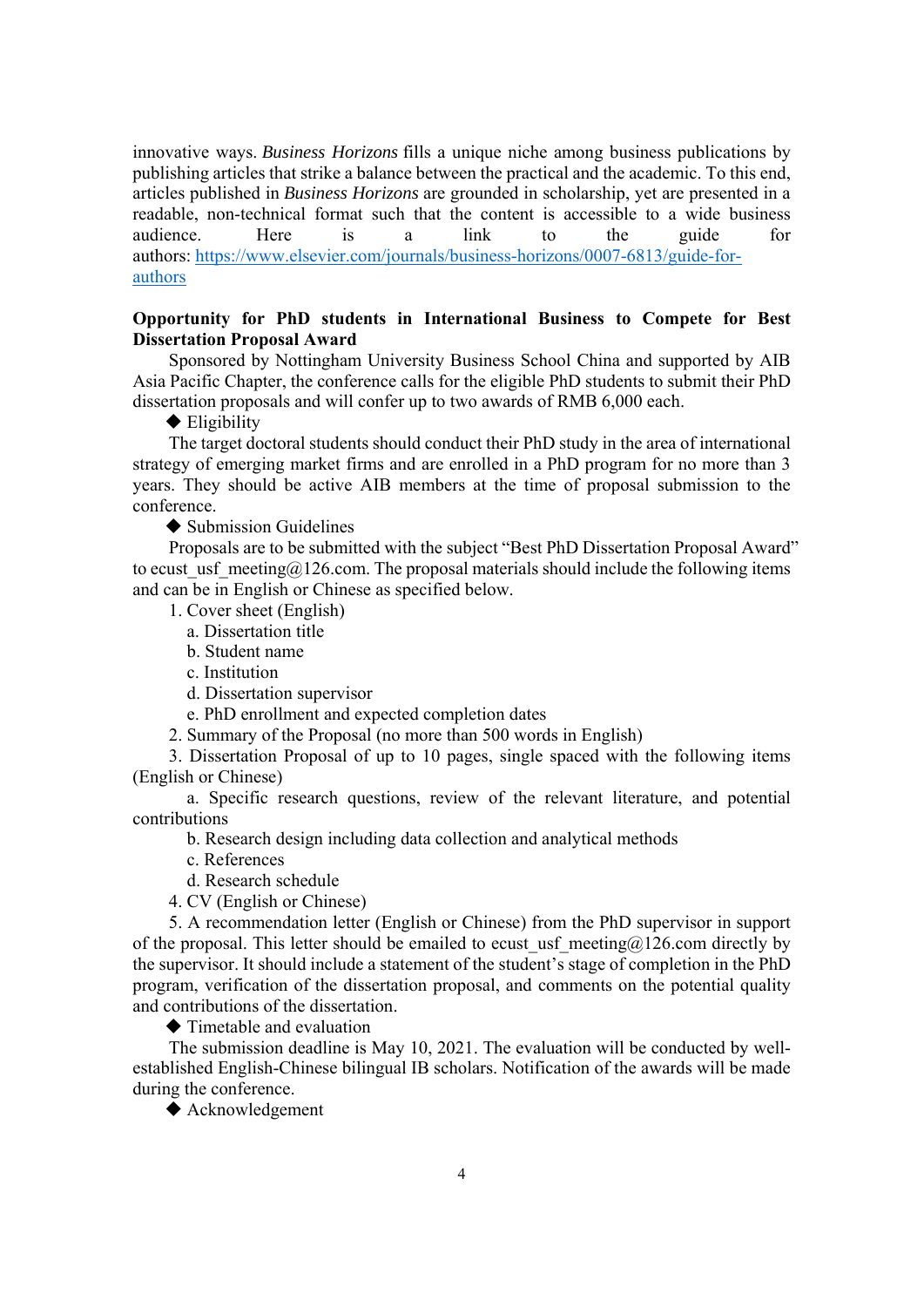The awardees need to acknowledge in their theses (when finished) that their proposals won the award at the fifth ECUST-USF conference co-sponsored by Nottingham University Business School China and AIB Asia Pacific Chapter.

#### **Opportunity to publish at** *Asian Case Research Journal*

 The conference will collaborate with *Asian Case Research Journal* for its special issue of "Exploring New Business Practices in the Era of COVID-19 Pandemic", which focuses on Chinese company cases (so non-Chinese company cases will not be considered in this special issue). For the qualified cases accepted by this conference, we will recommend them to *Asian Case Research Journal* (but the journal will make its final decision). We will also invite the Editor-in-chief of *Asian Case Research Journal* to host a workshop at the conference to discuss with the accepted case authors on the case writing and revision for this special issue. Please see "Call-For-Cases" below for detailed information of the special issue.

#### **Important Dates**

 Conference Date: June 12-13, 2021, China Time; June 11-12, 2021 US Pacific Standard Time

 Deadline for submission of abstracts, papers & cases: **May 10, 2021** Deadline for conference registration: **May 30, 2021**

## **Conference Registration**

Please **[CLICK](https://www.wjx.cn/vj/rZbJwhC.aspx) HERE** or **SCAN** the QR code below for registration



#### **Registration Fee**

Due to the pandemic, the conference will be held in hybrid mode. We will waive the conference registration fee for online attendees.

## **Contact Info**

Please send your submissions to the following Email: ecust usf meeting $@126$ .com

 For inquiries and questions about the conference, please contact the conference organizer via the above email.

#### **Conference Chairs**

| Haifeng Yan  | East China University of Science and Technology (ECUST) |
|--------------|---------------------------------------------------------|
| Xiaohua Yang | University of San Francisco (USF)                       |
| Lei Li       | University of Nottingham Ningbo China                   |
| Roger Chen   | University of San Francisco                             |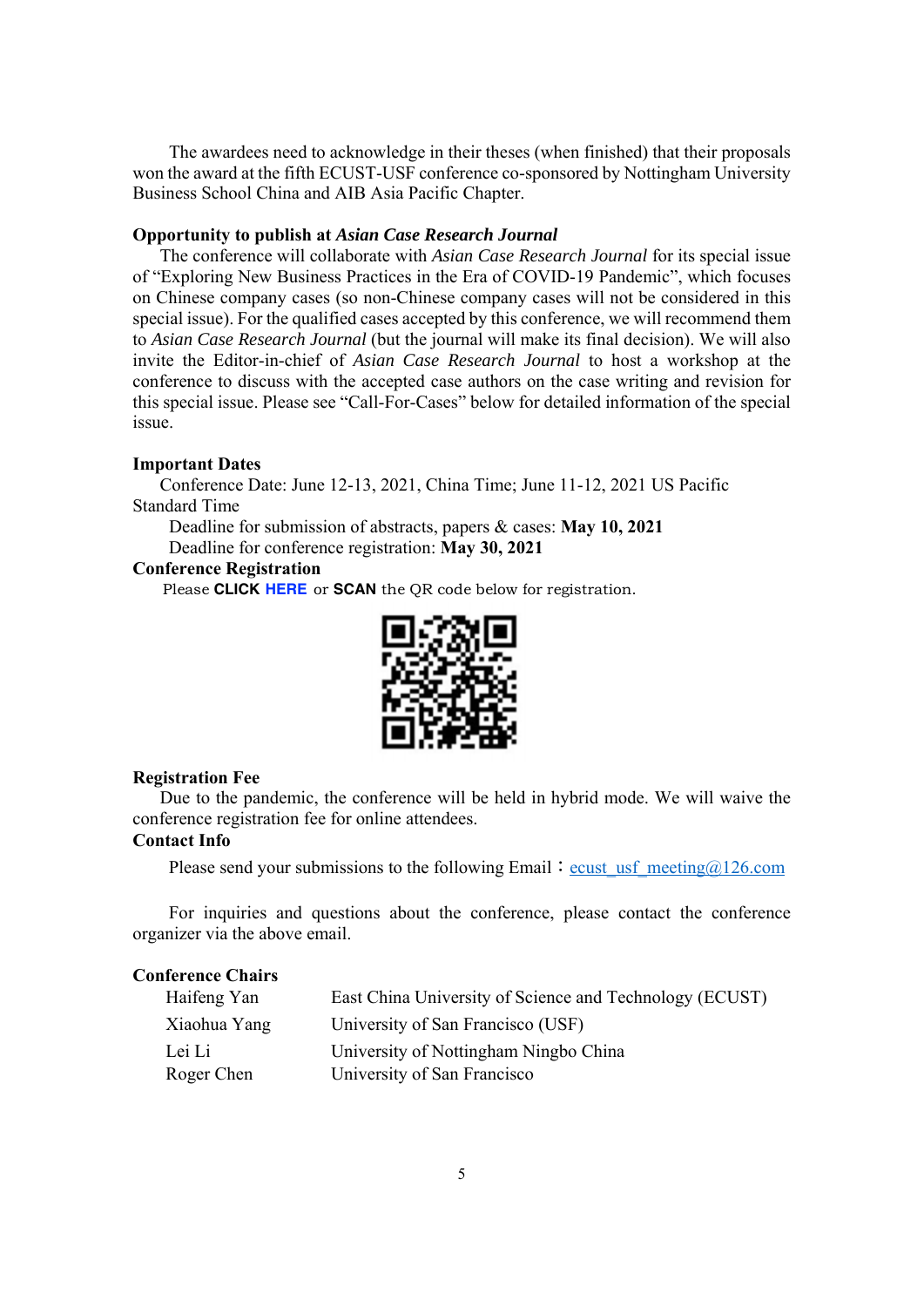#### **Program and Organizing Committee Chairs**

Bing Wu ECUST

# **Conference Planning Committee (Alphabetical order by last name)**

| Limin Chen       | Wuhan University                                   |
|------------------|----------------------------------------------------|
| Roger Chen       | University of San Francisco                        |
| Taotao Chen      | Tsinghua University                                |
| Ping Deng        | <b>Cleveland State University</b>                  |
| Ziliang Deng     | Renmin University of China                         |
| Gloria Ge        | Griffith University                                |
| Xiaogang He      | Shanghai University of Finance and Economics       |
| Manli Huang      | South China University of Technology               |
| Donghong Li      | Tsinghua University                                |
| Ji Li            | Hong Kong Baptist University                       |
| Peter Ping Li    | University of Nottingham Ningbo China              |
| Weiwen Li        | Sun Yat-sen University                             |
| Yu Li            | University of International Business and Economics |
| Jane W. Lu       | City University of Hong Kong                       |
| Ping Lv          | University of Chinese Academy of Sciences          |
| Chengyu Song     | Journal of Foreign Economies and Management        |
| Xinbo Sun        | Northeastern University                            |
| Yimin Wang       | Shandong University                                |
| Yonggui Wang     | Foreign Economic and Trade University              |
| Liqun Wei        | Hong Kong Baptist University                       |
| William Wei      | McVan University                                   |
| Bing Wu          | <b>ECUST</b>                                       |
| Jianfeng Wu      | University of International Business and Economics |
| Jianzu Wu        | Lanzhou University                                 |
| Xianming Wu      | Wuhan University                                   |
| Xiaoyun Wu       | Nankai University                                  |
| Guopeng Xiang    | Zhejiang Gongshang University                      |
| Hongming Xie     | Guangzhou University                               |
| Luqun Xie        | Shanghai Jiaotong University                       |
| Zhenzhen Xie     | Tsinghua University                                |
| Hui Xu           | Nankai University                                  |
| Xiaojun Xu       | <b>Fudan University</b>                            |
| Gracy(J.Y.) Yang | University of Sydney                               |
| Guangyu Ye       | South China University of Technology               |
| Changjun Yi      | HuaQiao University                                 |
| Gangfeng Zhang   | Zhejiang University                                |
| Xiao Zhang       | Nanjing University                                 |
| Qinqin Zheng     | <b>Fudan University</b>                            |
| Changhui Zhou    | Peking University                                  |